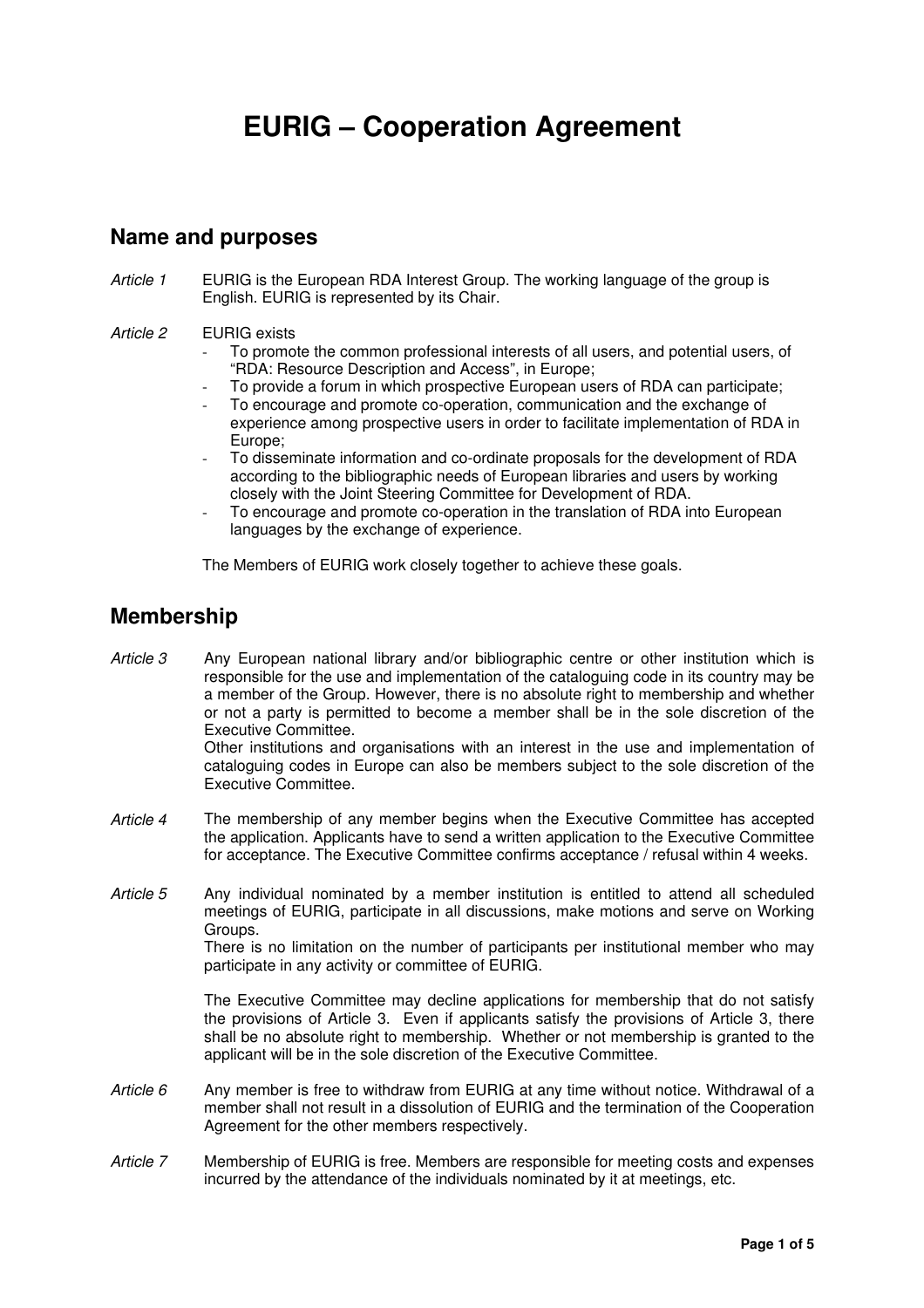# **Structures**

Article 8 The operational structures of EURIG are

- The General Meeting of the Members;
- The Executive Committee;
- The Working Groups.

These structures are further described in Articles 10-21 below.

Article 9 EURIG members will seek to reach decisions by common consent. If any member so requests, his/her reservations about a decision reached by common consent will be recorded. If there is no consensus a decision may be reached by a vote of the members.

The affirmative vote of a majority of the designated representatives in person or online shall be the act of all members.

Voting is restricted to one designated representative per member institution.

Each institution must identify its designated voting representative to the Chair of the Executive Committee prior to the beginning of any EURIG meeting. The designated voting representative of each member institution has one vote of equal weight.

Decisions are made by majority vote of all designated voting representatives. The Chair has the deciding vote if the result of the voting is evenly divided.

## **General Meeting of the Members**

Article 10 EURIG pursues its objectives via General Meetings of the Members. The General Meeting of the Members is held annually in a different European country.

Date and location of the next meeting is decided upon at previous year's meeting.

Special meetings as well as email meetings or teleconferences may be convened by the Executive Committee at the request of any member if needed in between the annual meetings.

Members shall be notified in writing by the Executive Committee at least 60 days before the date fixed for a General Meeting of the Members. The notice shall include the items on the agenda.

- Article 11 Duties of the General Meeting of the Members include, but are not limited to:
	- Nominate and elect the Executive Committee members;
	- Fix objectives for the Executive Committee;
	- Ratify the minutes of the last General Meeting of the Members;
	- Discuss and approve proposals of the members:
	- Modify the Cooperation Agreement.
- Article 12 The Chair of the Executive Committee also chairs the General Meeting of the Members. The Secretary of the Executive Committee shall produce written minutes of each meeting which shall be the formal record of all decisions taken. They shall send this draft on behalf of the Chair to all members within 30 calendar days of the meeting. Amendments to the minutes shall be emailed to the Secretary, who will collate them and produce a new draft for circulation to all members. The minutes shall be considered as finalised and approved if, within 15 calendar days from sending, no member institution has objected in writing to the Chair with respect to the accuracy of the final draft to the minutes. If there are amendments, they shall be integrated in the text of the minutes and marked clearly. That version of the minutes shall be submitted for acceptance at the next General Meeting of the Members. The minutes shall be accepted if a majority of designated representatives is in favour.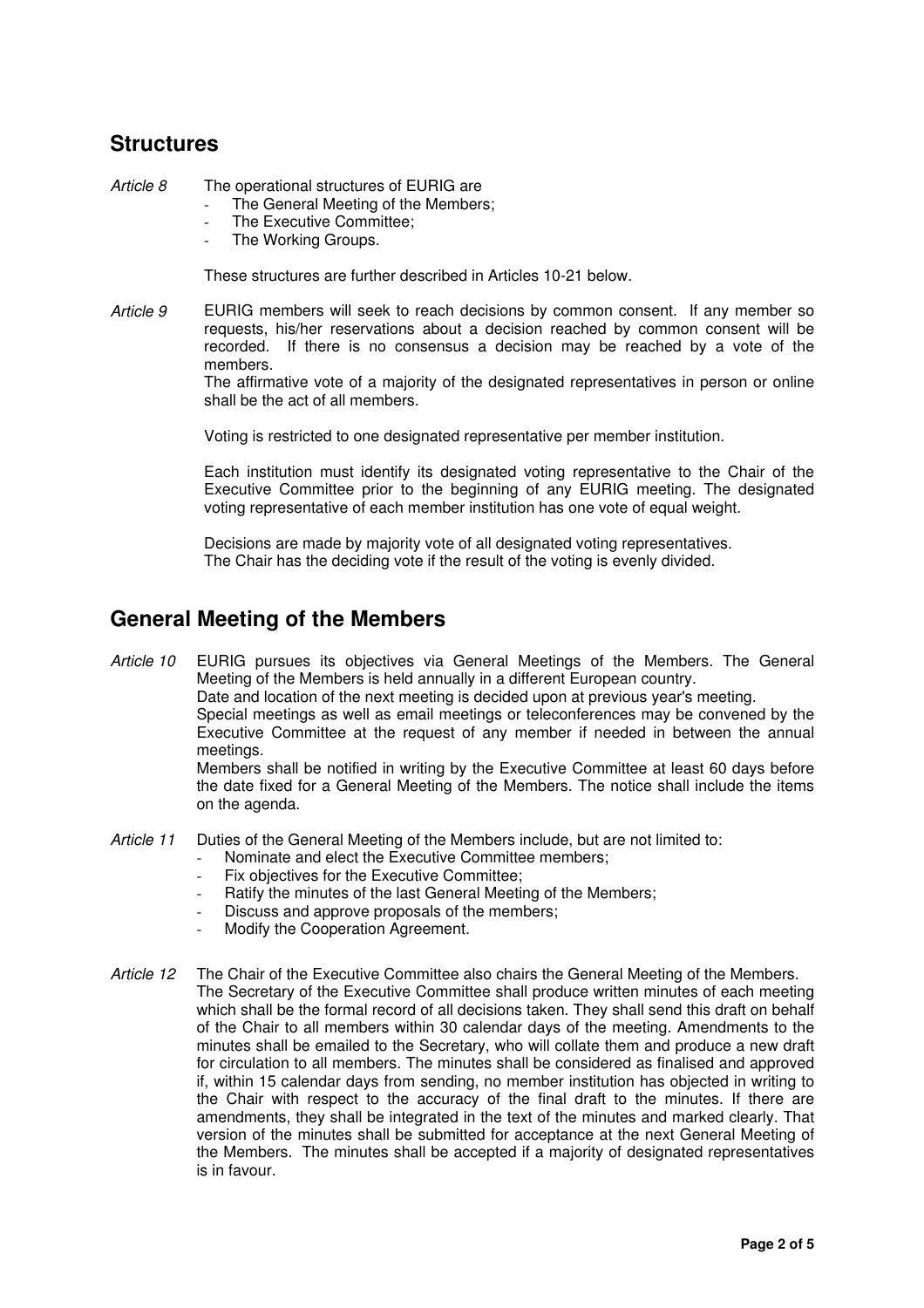Article 13 The General Meeting of the Members has the authority to dissolve EURIG at any time if a majority of two-thirds of all designated members votes to do so.

# **Executive Committee**

- Article 14 The Executive Committee of EURIG shall consist of
	- 1. The Chair Person;
	- 2. The Vice-Chair;
	- 3. The Secretary

They are nominated and elected by the General Meeting of the Members.

- Article 15 Members of the Executive Committee are elected for a two-year term. A member having served one term can be elected for another post in the Executive Committee. A member may not serve consecutive terms in the same post, but may be re-elected to a post after an interval of at least 1 year.
- Article 16 Duties of the Executive Committee include, but are not limited to:
	- Plan the General Meetings of the Members and prepare the agenda for the annual meeting;
	- Call annual and special meetings of members including email meetings;
	- Accept or refuse applications for membership;
	- Disseminate appropriate information to the members pertinent to the interests and purposes of the organization and in particular to monitor European RDA projects;
	- Take charge of all matters relevant to EURIG;
	- Delegate individuals to represent EURIG as necessary
	- Set up or dissolve working groups;
	- Set the charge for working groups
- Article 17 Additional duties of the Chair include, but are not limited to:
	- Schedule all General Meetings of the Members / Executive Committee;
	- Preside at the General Meeting / the Executive Committee meeting;
	- Give a report of the activities of the previous year at the annual meeting;
	- Propose a substitute / interim Secretary in case of their incapacity.
- Article 18 Additional duties of the Vice-Chair include, but are not limited to:
	- Assist in the discharge of the duties of the Chair. In the absence or incapacity of the Chair, the Vice-Chair shall assume the duties of the Chair.
- Article 19 Additional duties of the Secretary include, but are not limited to:
	- Assist the Chair in preparing the general annual meeting;
	- Take the Minutes of the meetings and send them on behalf of the Chair to all members;
	- Disseminate the decisions and information from the meetings.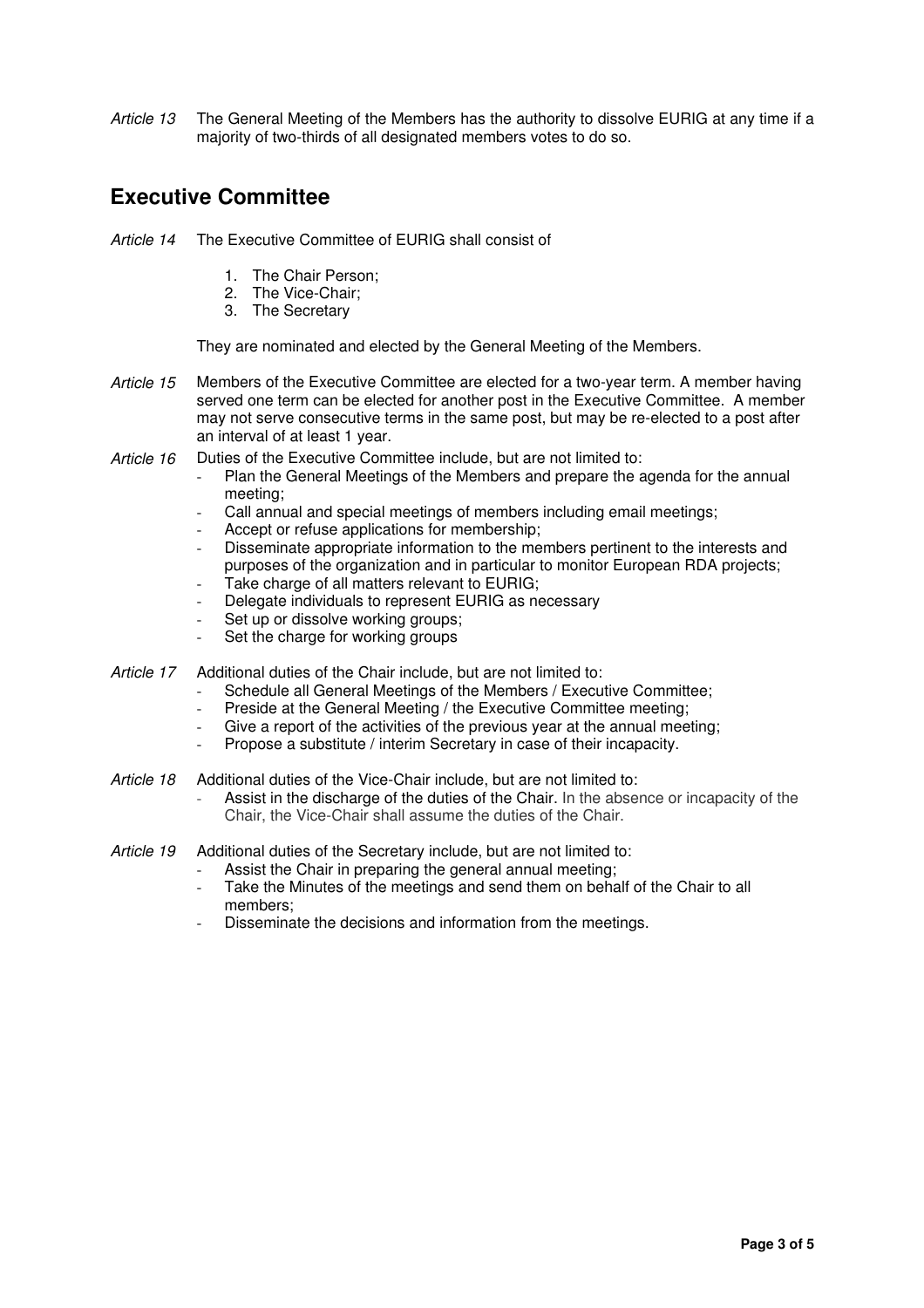# **Working Groups**

Article 20 Institutional members can propose Working Groups when a special topic or issue relating EURIG needs to be addressed. They will be set up at the annual membership meeting.

Working Groups shall be made up of individuals with relevant expertise.

Each Working Group is managed by a Chair, selected by a General Meeting of the Members.

Chairs of Working Groups are appointed for the duration of the task for which the Working Group was formed.

A person cannot be Chair of more than one Working Group at a time.

The Working Groups are responsible for organizing themselves under the direction of the Chair of Working Group.

The Secretary may not act as Chair of a Working Group.

A Working Group is dissolved when its work is finished.

Article 21 Duties of each Working Group:

- To discuss issues proposed for discussion by the Executive Committee and to propose recommendations to be communicated to the JSC;
- To identify areas of further consideration within a specific area of study;
- The Chair of a Working Group is obliged to report at the General Meetings of the Members on the developments and results of the work of the Working Group.

#### **Final Clauses**

Article 22 Neither the Members, nor the Executive Committee nor any of its members shall be entitled to represent, or act or to make legally binding declarations on behalf of, any other member. Nothing in this Agreement shall be deemed to constitute a joint venture, agency, partnership, interest grouping, company or any other kind of formal business grouping or entity between the Members.

> Neither EURIG nor any of the Members of EURIG nor the Executive Committee or any of its members shall be permitted to enter into any contractual arrangements or other commitments for EURIG or on behalf of the Members of EURIG (including, but not limited to, contracts relating to the provision of procurement of services by EURIG). In particular, neither EURIG nor the Executive Committee nor any of its members nor any Member shall be permitted to undertake any financial obligations neither for EURIG nor for the Members of EURIG or to borrow money which shall include, but not be limited to, taking a mortgage, obtaining a loan from a bank, third party or one of the members.

> Members of EURIG are not liable for costs or losses incurred or damages caused by the actions of other members or the Executive Committee or any of its members. Liability of Member shall be on a severable basis that means that every Member of EURIG is liable for only their respective obligations.

> EURIG shall not be permitted to undertake any financial obligations neither for EURIG nor for the Members of EURIG and not to borrow money which shall include, but not be limited to, taking a mortgage, obtaining a loan from a bank, third party or one of the members.

> Neither EURIG nor any of the Members of EURIG shall be permitted to enter into any contractual arrangements for EURIG or on behalf of the Members of EURIG (including but not limited to contracts relating to the provision of procurement of services by EURIG)

Members will not be permitted to hold any property on behalf of EURIG.